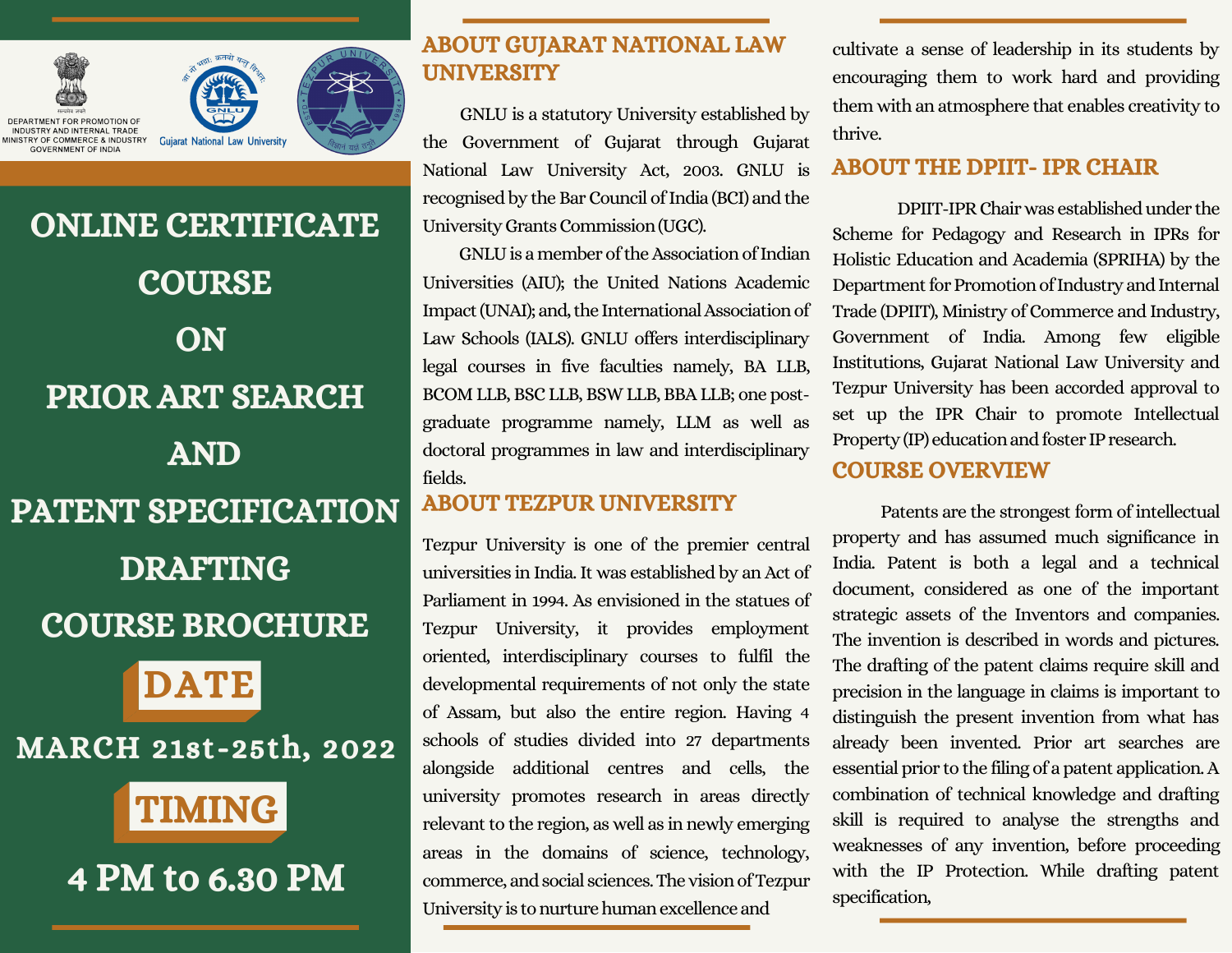utmost importance with respect to the language and structure is required to identify the inventive concept underlying the inventor's embodiments and to capture them in the form of patent claims. Transforming inventions into well-crafted patent applications requires a combination of knowledge and skills that can only be acquired through a comprehensive hands-on experience. Learning from experienced patent practitioners, this course will enhance your patent drafting skills and secure the best available protection for your or your client's inventions.

#### **OBJECTIVES**

- To provide fundamental knowledge on Patent Law
- Educate the practical aspects of patent filing and prosecution
- Enable participants to conduct prior art search
- Introduce participants to the patent drafting skills
- $\bullet$  Enable participants to draft patent specifications ontheirown

#### COURSE CONTENT

- Overview of Patent Law
- How to use Patent database
- Hands on Training on patent search
- Patent filing process
- PCT filing process
- Claims and patent drafting
- Structure of Patent Application
- Drafting of Patent specification
- Interpretation of Patent Specification and Claims
- Practical exercises on Prior art search and Patent Drafting
- Case Studies & Analysis Government Schemes for IP promotion

#### LEARNING OUTCOMES

- The course shall inform and educate the participants about the basic and essential tenets of Patent Law
- The course shall bring awareness to the participants about the structure and function ofapatentapplication
- The course shall provide hands on training to conduct prior art searches
- $\bullet$  The course shall impart the concept of claiming within patents
- The course shall make the participants capable of drafting simple claims toward simple inventions

#### PEDAGOGY

All the sessions will be conducted in online mode. Sessions include lectures, practical sessions, case studies, self-learningexercises

#### TARGET PARTICIPANTS

The course will be of value to students, Innovators, researchers, entrepreneurs, aspirants of patent agent examination and academicians

#### HOW TO APPLY

#### Kindly register for the course using

<https://forms.gle/ujfv8DAZz6PYk7f4A>

Course fee can be paid vide link mentioned in the google form

[https://www.onlinesbi.sbi/sbicollect/icollecthome.](https://www.onlinesbi.sbi/sbicollect/icollecthome.htm) htm

#### **DATE:** March 21 -25, 2022 CLASSTIMINGS:4pmto6.30pm COURSE FEES

• Students (under graduates, graduates, post graduates and Research scholars)\* Rs. 1500/ inclusive of GST (\*Valid Student ID is required)

•Entrepreneurs, Innovators, academicians and others Rs. 2500/-inclusive of GST

\*Fee once paid is not refundable under any circumstances, and part payment of fee is not acceptable

#### **CERTIFICATION**

E Certificates shall be issued to those participants who have attended the course with a minimum of 80%attendance

#### Course Director

- Prof.(Dr.)Pritam Deb DPIIT IPR Chair, Tezpur University
- Dr.AnnammaSamuel DPIITIPRChair,GNLU

Queries may be addressed to [dpiitchair@gnlu.ac.in](mailto:dpiitchair@gnlu.ac.in)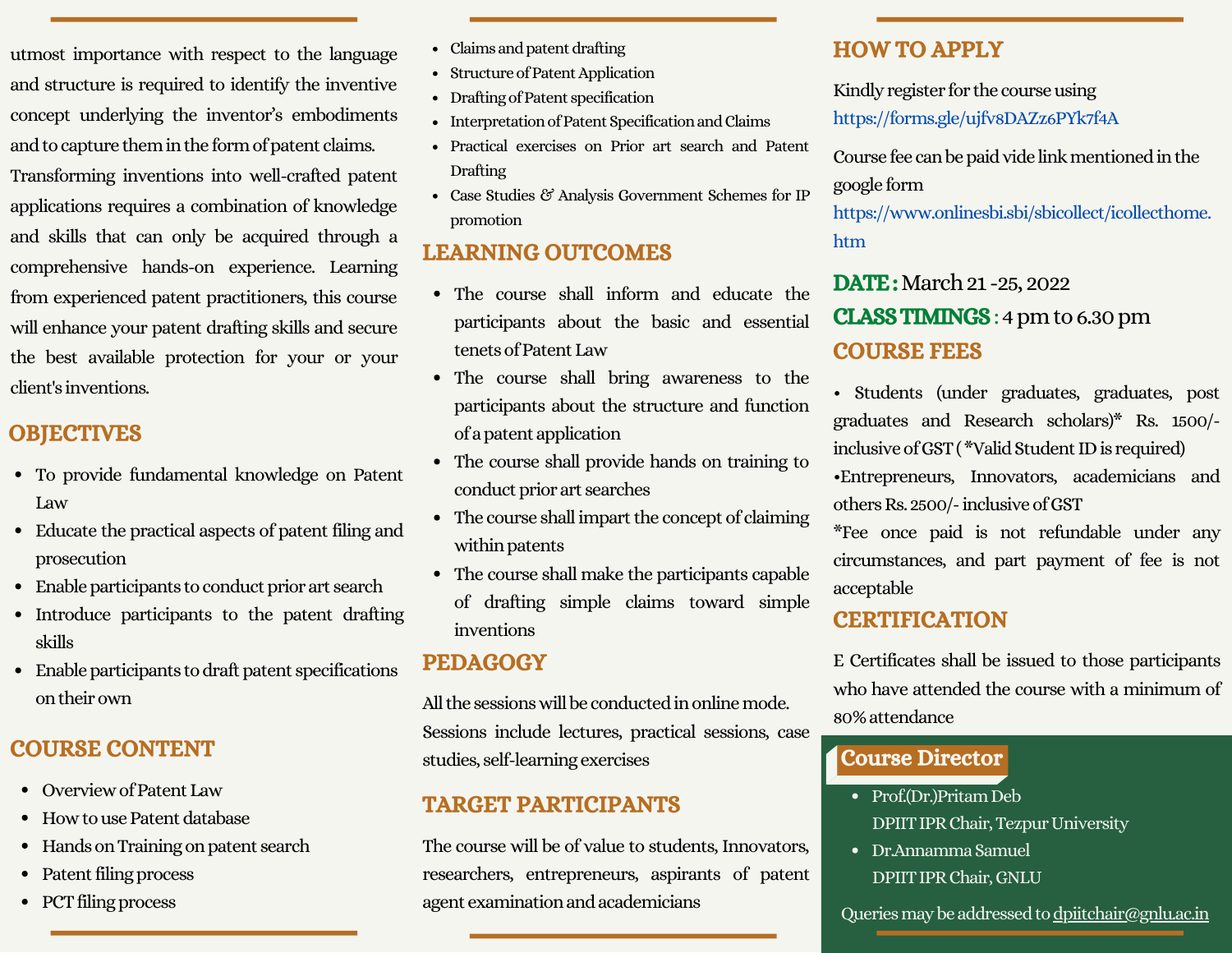| <b>DAY 1 - MARCH 21,2022</b><br>Inaugural session followed by Briefing about the Certificate course |                                                                                                                                                                                                                                                                  |                                                                                                              |  |  |
|-----------------------------------------------------------------------------------------------------|------------------------------------------------------------------------------------------------------------------------------------------------------------------------------------------------------------------------------------------------------------------|--------------------------------------------------------------------------------------------------------------|--|--|
| <b>DAY 2 - MARCH 22,2022</b>                                                                        |                                                                                                                                                                                                                                                                  |                                                                                                              |  |  |
| <b>SESSIONS</b>                                                                                     | <b>CONTENTS</b>                                                                                                                                                                                                                                                  | <b>RESOURCE PERSON</b>                                                                                       |  |  |
| <b>Session 1</b>                                                                                    | <b>Introduction to Patents</b><br>• Requirements for Patentability<br>• Understanding of a Patent document<br>• Section 3 and 4 of the Indian Patents<br>Act,<br>• 1970 (Non-Patentable Inventions)<br>• Types of Patent Applications<br>• Patent Filing Process | Professor Dr. Tapas Bandyopadhyay<br><b>Metallurgical and Materials Engineering,</b><br><b>IIT Kharagpur</b> |  |  |
| <b>Session 2</b>                                                                                    | <b>Patent Search</b><br>• Significance of Prior Art Searches<br>• How to Search Prior Art<br><b>Classification Systems</b><br>Where to search<br><b>Practical session</b>                                                                                        | Ms.P.Ilanangai,<br><b>IPR Consultant</b><br><b>Registered Patent Agent</b>                                   |  |  |
| <b>DAY 3 - MARCH 23,2022</b>                                                                        |                                                                                                                                                                                                                                                                  |                                                                                                              |  |  |
| <b>SESSIONS</b>                                                                                     | <b>CONTENTS</b>                                                                                                                                                                                                                                                  | <b>RESOURCE PERSON</b>                                                                                       |  |  |
| <b>Session 1</b>                                                                                    | <b>Brief explanation on:</b><br>• Introduction to Specification<br>• Provisional and Complete Specification<br>stating the purpose and differences<br>• Structure of Provisional and Complete                                                                    | Ms.P.Ilanangai,<br><b>IPR Consultant</b><br><b>Registered Patent Agent</b>                                   |  |  |
| <b>Session 2</b>                                                                                    | <b>Detailed explanation on drafting the</b><br>following sub topics:<br>• Title<br>• Field<br><b>Background art</b><br>• Objects<br><b>Practical session- Drafting of Title, Field,</b><br><b>Objects of invention</b>                                           | Ms.P.Ilanangai,<br><b>IPR Consultant</b><br><b>Registered Patent Agent</b>                                   |  |  |